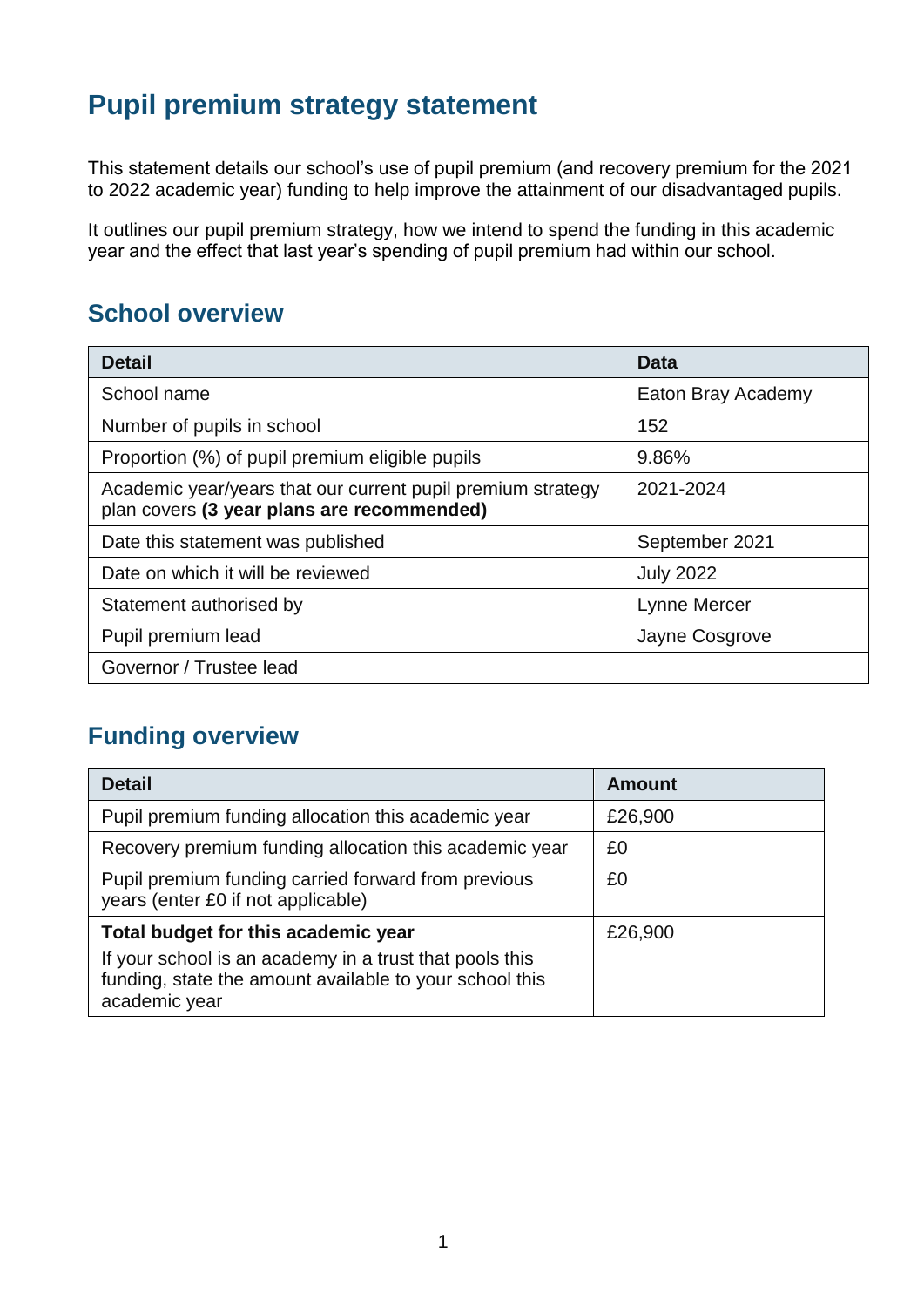# **Part A: Pupil premium strategy plan**

## **Statement of intent**

The main objective for our disadvantaged children is that they are able to join in with school life completely to the best of their ability, that we close the gaps academically and make an inclusive environment for children from all backgrounds. This means removing barriers to learning and social stigmas.

At present our current pupil premium strategy plan works towards achieving those objectives by allocating funding in a targeted manner that is efficient and effective. By closely monitoring the impact of the spending and altering strategies where necessary.

We make careful decisions while thinking about each individual child, their barriers and needs and any advice provided by professionals.

## **Challenges**

This details the key challenges to achievement that we have identified among our disadvantaged pupils.

| <b>Challenge</b><br>number | Detail of challenge                                                                                                                                  |
|----------------------------|------------------------------------------------------------------------------------------------------------------------------------------------------|
|                            | Less support at home due to a range of barriers including overcrowding,<br>illiterate parents, parents working, different aspirations for the child. |
| $\mathcal{P}$              | Weak language and communication skills.                                                                                                              |
| 3                          | Lack of confidence leading to isolation, peer pressure, cultural differences.                                                                        |
| 4                          | More frequent behaviour difficulties.                                                                                                                |
| 5                          | Less access to technology.                                                                                                                           |
| 6                          | Poverty and deprivation causing hunger and illness                                                                                                   |
|                            | Attendance and punctuality issues                                                                                                                    |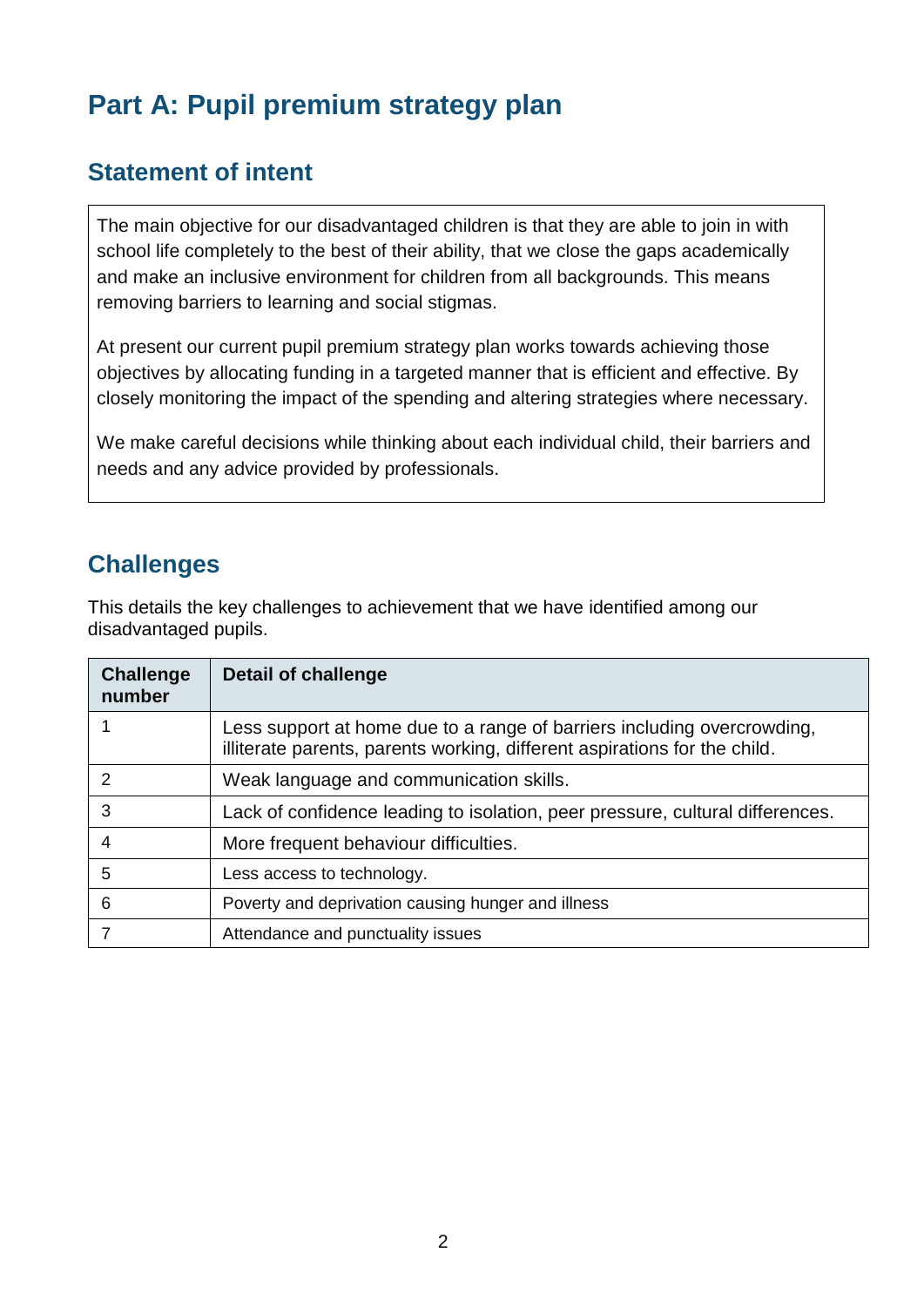## **Intended outcomes**

This explains the outcomes we are aiming for **by the end of our current strategy plan**, and how we will measure whether they have been achieved.

|                | <b>Intended outcome</b>                                                                                                                                            | <b>Success criteria</b>                                                                                                                                                                                                                                                                                                                                                                                                  |
|----------------|--------------------------------------------------------------------------------------------------------------------------------------------------------------------|--------------------------------------------------------------------------------------------------------------------------------------------------------------------------------------------------------------------------------------------------------------------------------------------------------------------------------------------------------------------------------------------------------------------------|
| 1              | Remove the barriers between home<br>and school.<br>Improved support from home.                                                                                     | Better home school communication,<br>with families willing to ask for help.<br>Children will be better supported at<br>$\bullet$<br>home, and parents will have the<br>knowledge to support them.<br>Parents will understand the<br>importance of a good education.                                                                                                                                                      |
| $\overline{2}$ | Speech and language will improve                                                                                                                                   | Assessments of speech and<br>language will show more than<br>expected progress<br>Progress in reading and writing at or<br>better than expected<br>Better communication between staff<br>and children enabling a more<br>productive learning environment                                                                                                                                                                 |
| 3              | All disadvantaged children will feel<br>included into every aspect of school<br>life.<br>Children are able to access and<br>involved in all aspects of school life | All children will celebrate different<br>cultures and have a better<br>understanding and tolerance of<br>different races and creeds.<br>PP children access extra-curricular<br>$\bullet$<br>clubs and trips<br>PP children access peripatetic<br>$\bullet$<br>teaching<br>PP able to access out of school care<br>where required<br>Parents are supported to help their<br>children access all aspects of school<br>life |
| 4              | Children's attitudes to learning will<br>aid their progress.                                                                                                       | All children in receipt of PP are role<br>models to other pupils<br>Children model good behaviours<br>$\bullet$<br>Very few incidences of poor<br>behaviour recorded<br>Children reach their individual targets<br>for progress in all areas                                                                                                                                                                             |
| 5              | All disadvantaged children will have<br>access to technology                                                                                                       | Children will be able to use<br>$\bullet$<br>technology to access out of school<br>activities                                                                                                                                                                                                                                                                                                                            |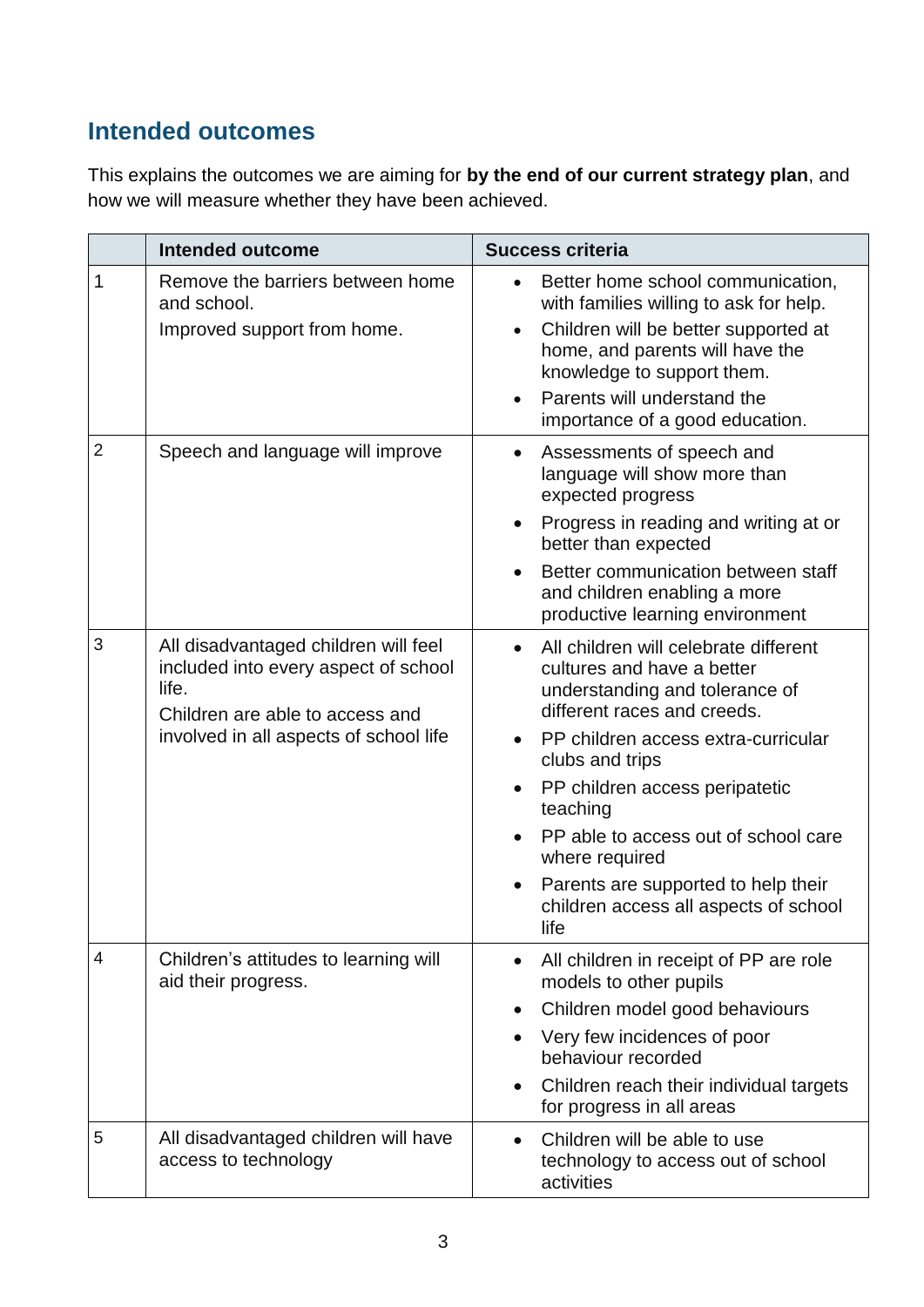|   |                                                                                                           | • Technology provided to those who<br>require it to access learning at home                                                                                                                            |
|---|-----------------------------------------------------------------------------------------------------------|--------------------------------------------------------------------------------------------------------------------------------------------------------------------------------------------------------|
| 6 | No child will go hungry.                                                                                  | • Break time snacks provided to<br>children where required and<br>additional when needed meaning no<br>child is hungry                                                                                 |
|   | Attendance will improve for<br>disadvantaged children. Children<br>will arrive more punctually at school. | Attendance for pupil in receipt of PP<br>95%<br>• Children whose attendance falls<br>below 95% supported to attend more<br>consistently.<br>• The number of persistent non-<br>attenders will decrease |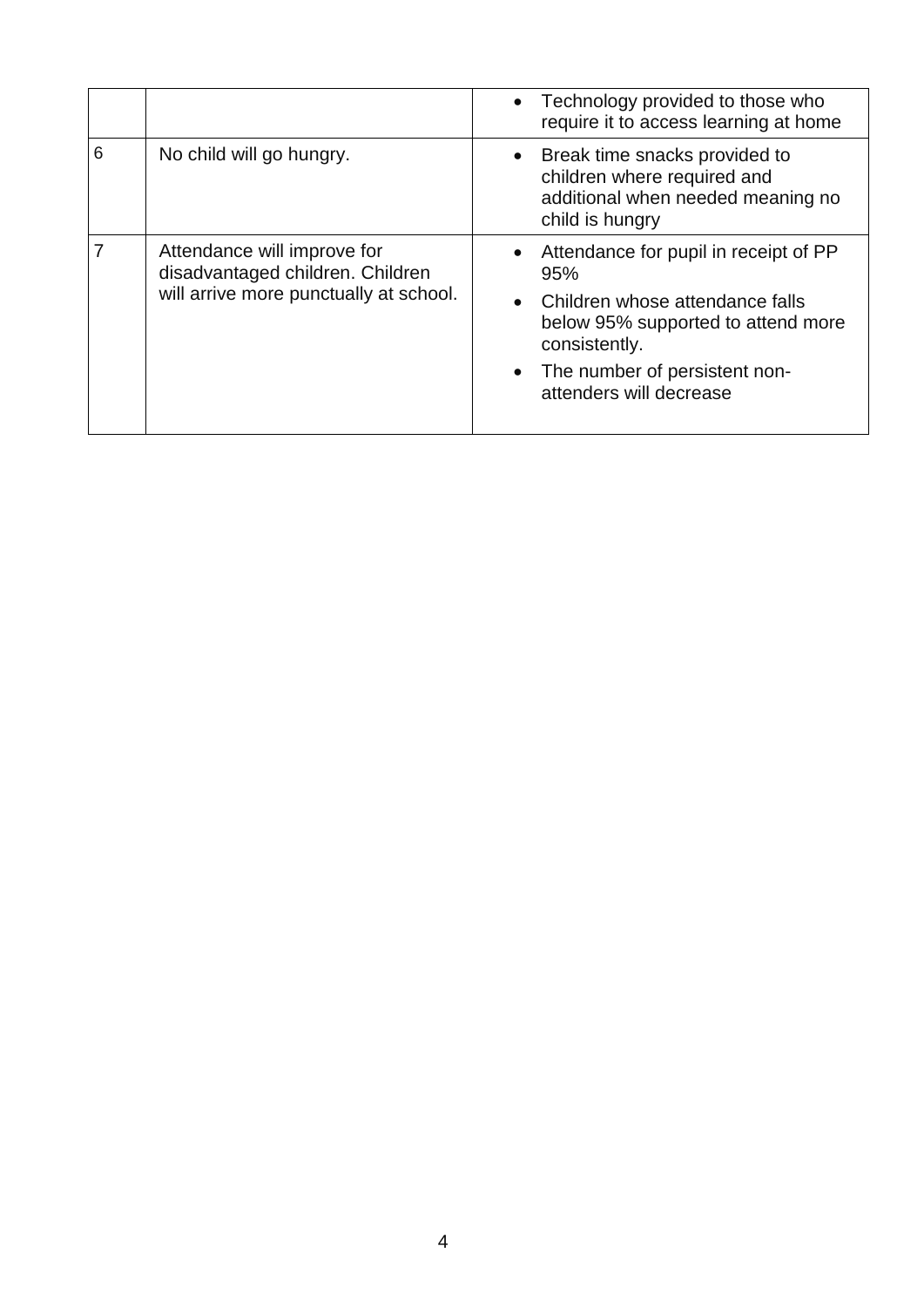## **Activity in this academic year**

This details how we intend to spend our pupil premium (and recovery premium funding) **this academic year** to address the challenges listed above.

#### **Teaching (for example, CPD, recruitment and retention)**

Budgeted cost: £ *1,000*

| <b>Activity</b>               | <b>Evidence that supports this</b><br>approach                                                                                                                                                                                                                                                                   | <b>Challenge</b><br>number(s)<br>addressed |
|-------------------------------|------------------------------------------------------------------------------------------------------------------------------------------------------------------------------------------------------------------------------------------------------------------------------------------------------------------|--------------------------------------------|
| <b>Quality First teaching</b> | QFT has existed in one form or<br>another since 2010. Though the<br>minutiae of what it involves has<br>changed over time, some core<br>principles have remained consistent-<br>personalising learning to pupils,<br>encouraging greater inclusion of all<br>pupils and working to narrow the<br>attainment gap. | 2,3,4                                      |
| <b>CPD</b>                    | Opportunities for CPD focused on<br>support and strategies for pupils in<br>receipt of pupil premium.                                                                                                                                                                                                            |                                            |

#### **Targeted academic support (for example, tutoring, one-to-one support structured interventions)**

Budgeted cost: £22,559

| <b>Activity</b>                                                                                                | <b>Evidence that supports this</b><br>approach                                                                                                                                                                             | <b>Challenge</b><br>number(s)<br>addressed |
|----------------------------------------------------------------------------------------------------------------|----------------------------------------------------------------------------------------------------------------------------------------------------------------------------------------------------------------------------|--------------------------------------------|
| Purchase of books or<br>schemes to assist with<br>rapid progress                                               | Targeted specifically at children's<br>weakness'.<br>Children make rapid progress.<br>Tracking is made easier to attain<br>progress.                                                                                       | 4,5                                        |
| Class Teacher and TA<br>support either 1-1 or<br>small group work to<br>accelerate progress<br>(interventions) | Increase the percentage of children<br>working at ARE in W, R, M.<br>Raise attainment in GPS.<br>Diminish the gaps between groups of<br>children- new joiners, persistent<br>absentees, disadvantaged and SEN<br>children. | 1,2,3,4,5,6,                               |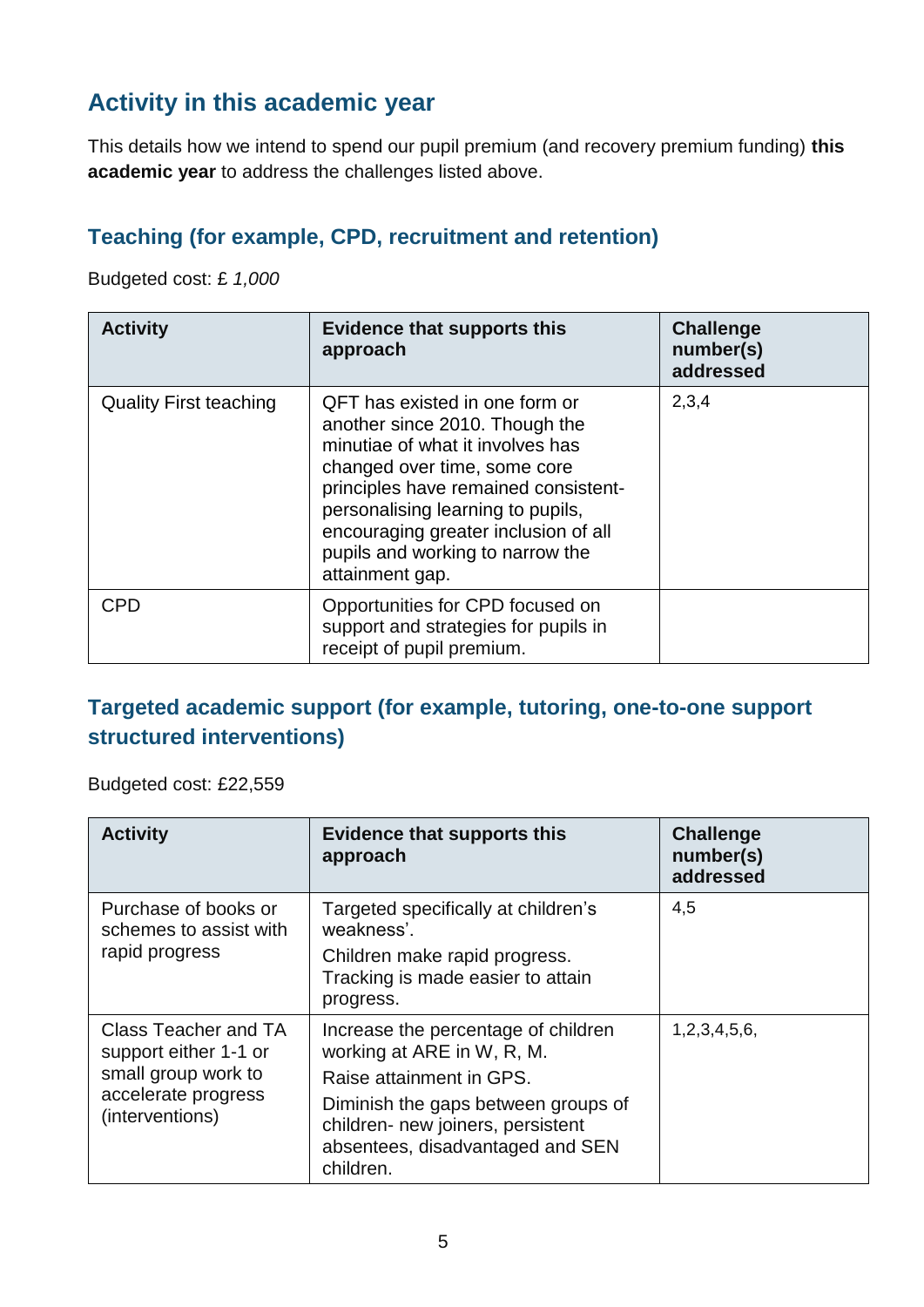|                                                                                  | Slower approaches and repetition<br>ensure the learning is embedded.<br>Children are more able to join in<br>completely with classroom activities                                                                          |               |
|----------------------------------------------------------------------------------|----------------------------------------------------------------------------------------------------------------------------------------------------------------------------------------------------------------------------|---------------|
| <b>External therapists</b>                                                       | SALT and Play therapists to address<br>specific needs especially SEMH.<br>Children are more settled and their<br>confidence grows.                                                                                         | 1,2,3,4       |
| Peripatetic teachers for<br><b>SEMH</b> support<br>(swimming, guitar<br>lessons) | All children have the opportunity to<br>take part in activities not always<br>available to them and show their<br>natural talents, boosting confidence<br>and well-being. Children feel more<br>included into school life. | 1, 3, 4, 5, 7 |

### **Wider strategies (for example, related to attendance, behaviour, wellbeing)**

Budgeted cost: £4,030

| <b>Activity</b>                    | <b>Evidence that supports this</b><br>approach                                          | <b>Challenge</b><br>number(s)<br>addressed |
|------------------------------------|-----------------------------------------------------------------------------------------|--------------------------------------------|
| Extra-curricular<br>activities     | Increased opportunities<br>Cultural capital                                             | 1,2,3,4,5,6,7,                             |
| Provision of out of school<br>care | Improve attendance<br>Improve nutrition<br>Support parents to be able to access work    | 1,7                                        |
| Provision of uniform               | Enable children to access learning and<br>wear the appropriate uniform                  | 1,7                                        |
| Support to attend trips            | Enable children to take part in the whole<br>curriculum and extra curricular activities | 1,7                                        |

## **Total budgeted cost: £27,589**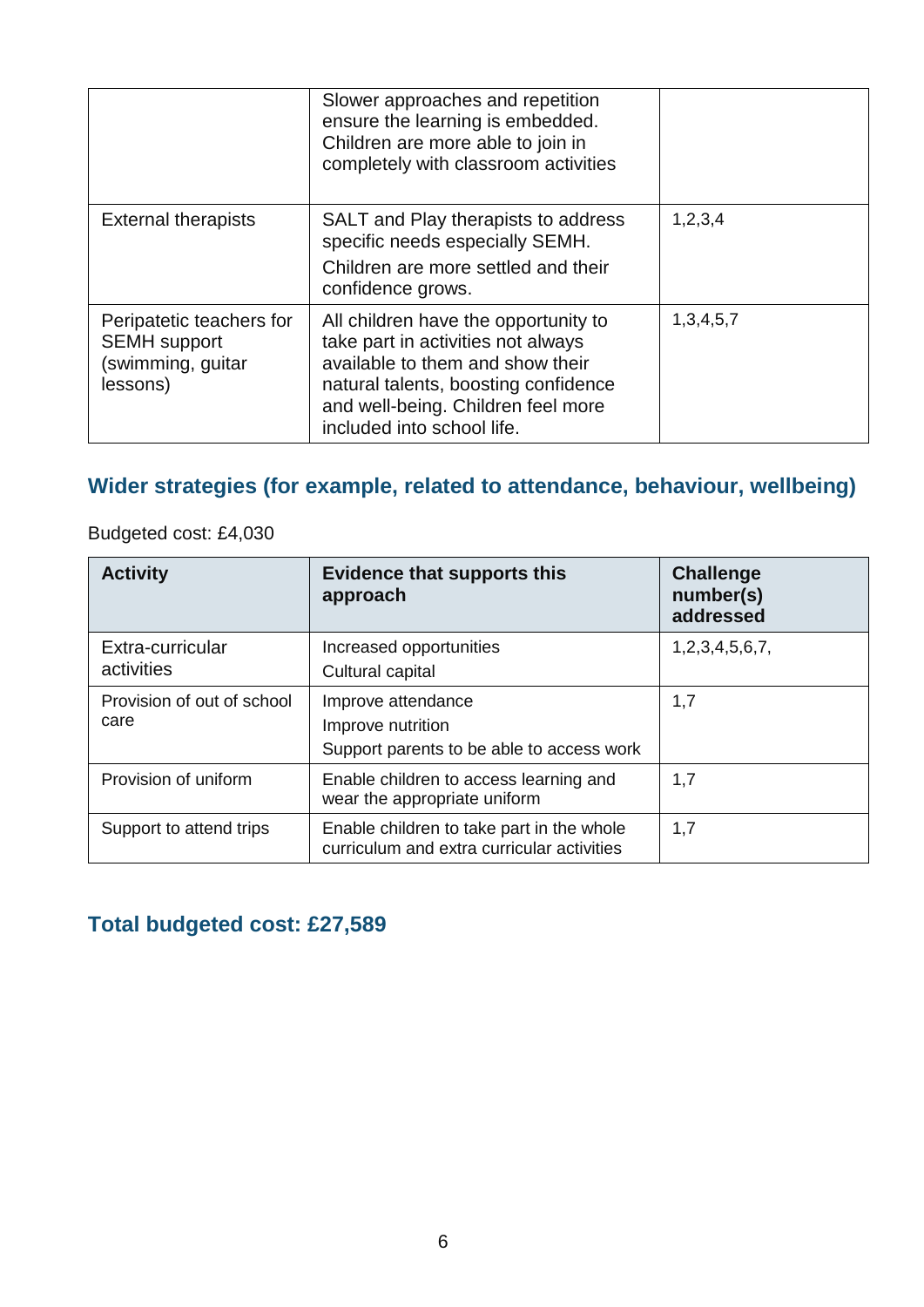# **Part B: Review of outcomes in the previous academic year**

## **Pupil premium strategy outcomes**

This details the impact that our pupil premium activity had on pupils in the 2020 to 2021 academic year.

Due to covid-19 performance measures were not published for this academic year. Analysis is based upon school internal data.

Intended Outcomes from previous plan:

*A* To improve the oral language skills for vulnerable groups of children

SALT and Nellie were used to support pupils' speech and language development where individuals were assessed as requiring this.

*Due to disruption this was not consistent throughout the year for all pupils targeted.*

*B* Increased progress in reading for PP children, especially Traveller children who are not heard read at home.

When children were in school regular 1:1 reading provided children with these opportunities. Disruption to the school year limited the impact of this. Expected progress in reading over 1 year would be 6.0. Pupils in receipt of PP achieved a mean of 3.1 points. There was a wide disparity between individuals within this group with 10 pupils achieving greater than expected progress and 7 pupils achieving less then expected progress thus skewing the overall progress.

Attendance was a key factor for some of those who did not achieve the expected progress.

C Improve progress in phonics for PP children

Phonics progress was greatly impacted by disruption to children's learning. Children in receipt of PP in the younger year groups presented with large gaps in their knowledge following the return to school. Of the 4 children eligible for Pupil Premium who completed the phonics screening check 0 passed. These pupils were supported by additional groups and tutoring, additional support will continue into the next academic year.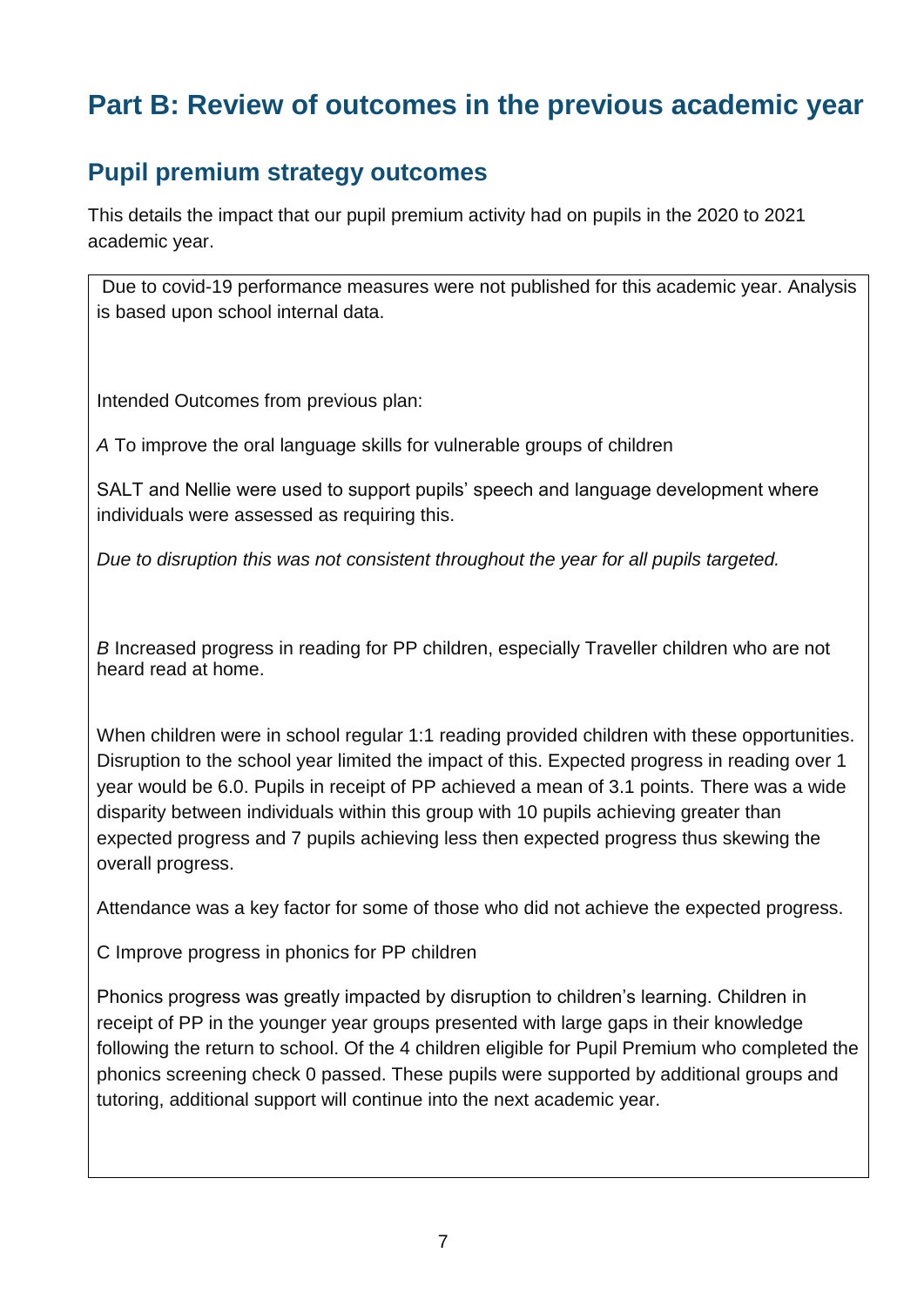D To develop a concrete, pictorial, abstract (CPA) approach by ensuring teachers are using a greater range of concrete resources within lessons

To develop children's rapid recall of times table facts

To develop maths intervention programmes across the school

CPA approach in place in all classrooms across the school. Use of Times Tables Rockstars to support other teaching of times tables facts.

Pupils in receipt of Pupil Premium made an average of 1.5 points progress in Maths, with 11.1% achieving the expected standard. Continued support will be in place in the next academic year.

E Increase attendance for pupils eligible for PP

Support was provided through CBC attendance team. Regular discussions and support was provided by school staff to pupils who were not in attendance.

The impact of Covid-19 particularly at the start of the academic year meant that many families were reluctant to return which impacted attendance rates. Some pupils from this group who were entitled to attend during school closures also chose not to which impacted on absence rates. By the end of the year attendance had improved.

| <b>Summary of Attendance</b>                      |        |               |
|---------------------------------------------------|--------|---------------|
|                                                   | Number | % of Possible |
| Present (including Approved Educational Activity) | 5064   | 81.88         |
| Present (excluding Approved Educational Activity) | 5032   | 81.36         |
| Unauthorised Absence (incl. Unauthorised Lates)   | 199    | 3.22          |
| Unauthorised Absence (excl. Unauthorised Lates)   | 184    | 2.97          |
| <b>Authorised Absence</b>                         | 922    | 14.91         |
| <b>Approved Educational Activity</b>              | 32     | 0.52          |

F Provision is made for children eligible for PP to engage with home learning

Support provided for pupils through individual phone calls and communication, provisions of technology and provision of other resources where needed.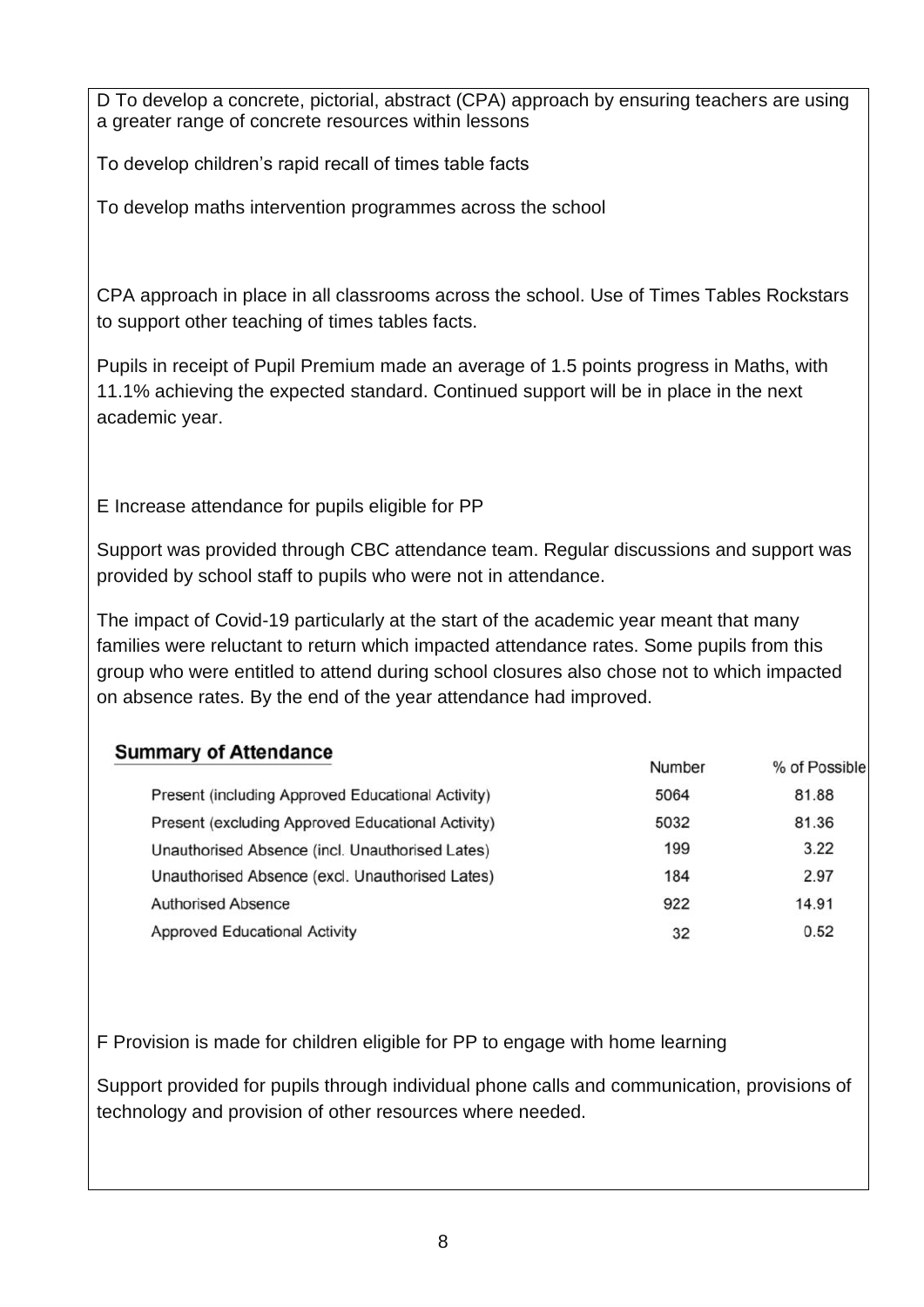G Emotional issues for children eligible for PP will be reduced through tailored provision

Support provided for pupils through individual tailored support. Regular communication with parens where required.

H Any talents/interests that children have are to be nurtured and developed including music and sport

Music tuition provided to pupils in receipt of PP. Competitive sport was more restricted meaning that less opportunities were able to be provided.

## **Externally provided programmes**

*Please include the names of any non-DfE programmes that you purchased in the previous academic year. This will help the Department for Education identify which ones are popular in England*

| <b>Programme</b>            | <b>Provider</b>                         |
|-----------------------------|-----------------------------------------|
| <b>SALT</b>                 | Owl therapy                             |
| Peripatetic music teachers. | Individual private peripatetic teachers |

## **Service pupil premium funding**

*Not applicable*